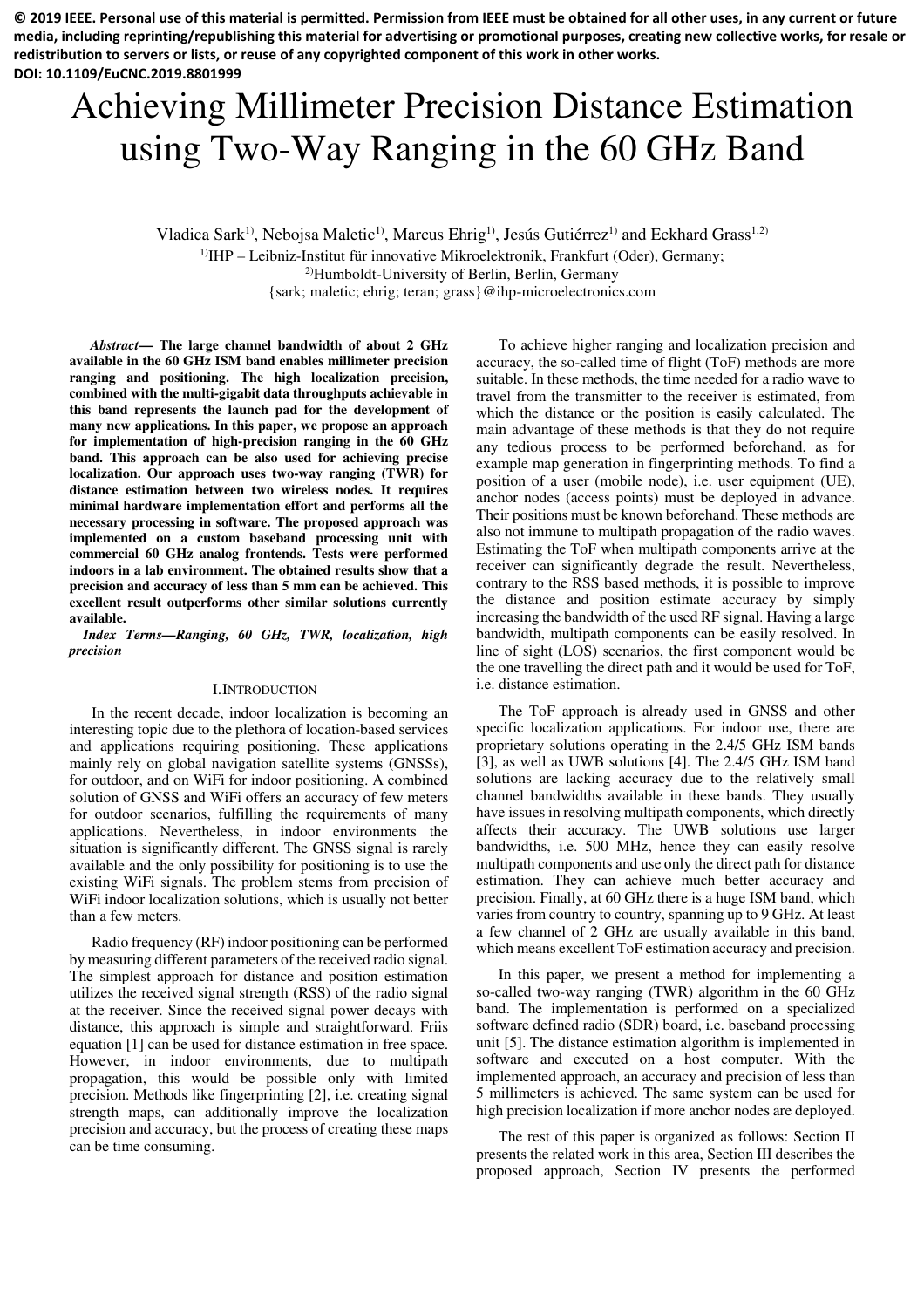experiments and obtained results and Section V concludes the paper and gives future work directions.

## II.RELATED WORK

 Previous work on localization systems in the 60 GHz band is not as extensive as, for example, for UWB systems. The main reason is that the 60 GHz devices are still more expensive compared to UWB devices and the overall approach is more complex. Nevertheless, this is beginning to change, since 60 GHz systems offer higher ranging and positioning precision while, at the same time provide gigabit throughputs, which is not the case with UWB systems.

Ohlemueller et al. [6] presented the first work on ToF-based ranging in the 60 GHz band, according to the best of our knowledge. The authors used orthogonal frequency division multiplexing (OFDM) and a scheme called "round trip phase". They achieve a precision of less than 30 centimeters due to relatively small channel bandwidth, i.e. 400 MHz.

Ehrig et al. [7] implemented a system, which performs TWR using the algorithm in [6], and simultaneously enables a high data throughput. The ranging precision is again below 30 centimeters while, at the same time, achieving a data transmission with 1 Gb/s throughput.

Maletic et al. [8] analyze the use of both Sub-6 GHz band and millimeter wave (mmWave) for localization purposes. In their work, the Sub-6 GHz band is used for angle of arrival estimation and mmWave is used for distance estimation. Combining the two, the position of a UE can be easily estimated. Having base stations and UEs with collocated Sub-6 GHz and mmWave transceivers is envisioned in the next generation 5G networks.

Xing et al. [9] proposed a back propagation neural network algorithm, which significantly improves the precision of RSSbased methods. Anyway, the achieved accuracy and precision are one order of magnitude worse compared to ToF methods.

Indirayanti et al. [10] presented a transmitter at 60 GHz and used it for ToF-based ranging. The achieved precision is few millimeters, but the bandwidth used is 6 GHz.

From the previous work can be concluded that ToF-based methods offer excellent precision and accuracy. Nevertheless, they can be further improved and the implementation can be further simplified.

## III. RF RANGING IN THE 60 GHZ BAND

The main complexity of ToF-based methods lies in the time of arrival (ToA) estimation. A maximum likelihood (ML) estimator is used in most of the cases [11] but the limited channel bandwidth constraints the achievable accuracy.

There are a few different ToF-based methods: ToA, time difference of arrival (TDoA), two-way ranging (TWR) [12] etc. The first two have strong requirements for synchronization of the anchor nodes (fixed RF nodes/access points with known locations), in a network used for localization.



Fig. 1. Basic TWR approach

These nodes should be synchronized with nanosecond precision, which is a challenging task. The TWR method is in this sense more relaxed, i.e. the anchor nodes must not be tightly synchronized. They can deploy a frame arrival detection, or implement a coarse synchronization algorithm that needs to provide a microsecond precision synchronization. This is possible with all of today's widely used wireless data communication systems.

#### *A. TWR: algorithm description*

TWR is performed between two wireless nodes (devices) in order to estimate the distance between them. A basic TWR approach is shown in Fig. 1. The first device, node A, initiates the TWR algorithm by sending a frame to the second device, i.e. node B. The second device receives the frame and sends a reply frame to the first device. The first device estimates the round trip time, *trtt*, and the second device estimates the reply time  $t_{rt}$ . The time of flight,  $t_{tof}$  is found as

$$
t_{tof} = \frac{t_{rtt} - t_{rt}}{2}.\tag{1}
$$

Having the ToF, the distance can be easily calculated by multiplying it with the speed of light. The time of arrival at both nodes is estimated in two steps. First, the frame arrival is detected and samples are acquired and stored in the memory. Second, an algorithm for precise estimation of the frame arrival is executed on these samples. The frame arrival can be detected in two ways. First, a synchronizer, which detects the frame arrival can be used. Second, if the system already supports data transmission, the MAC layer usually can schedule the frame transmissions with high precision (i.e. microsecond precision). In this case, the MAC processors in both nodes can schedule transmission of ranging frames and reception windows for the arriving frames.



Fig. 2. Time diagram of TWR with time windows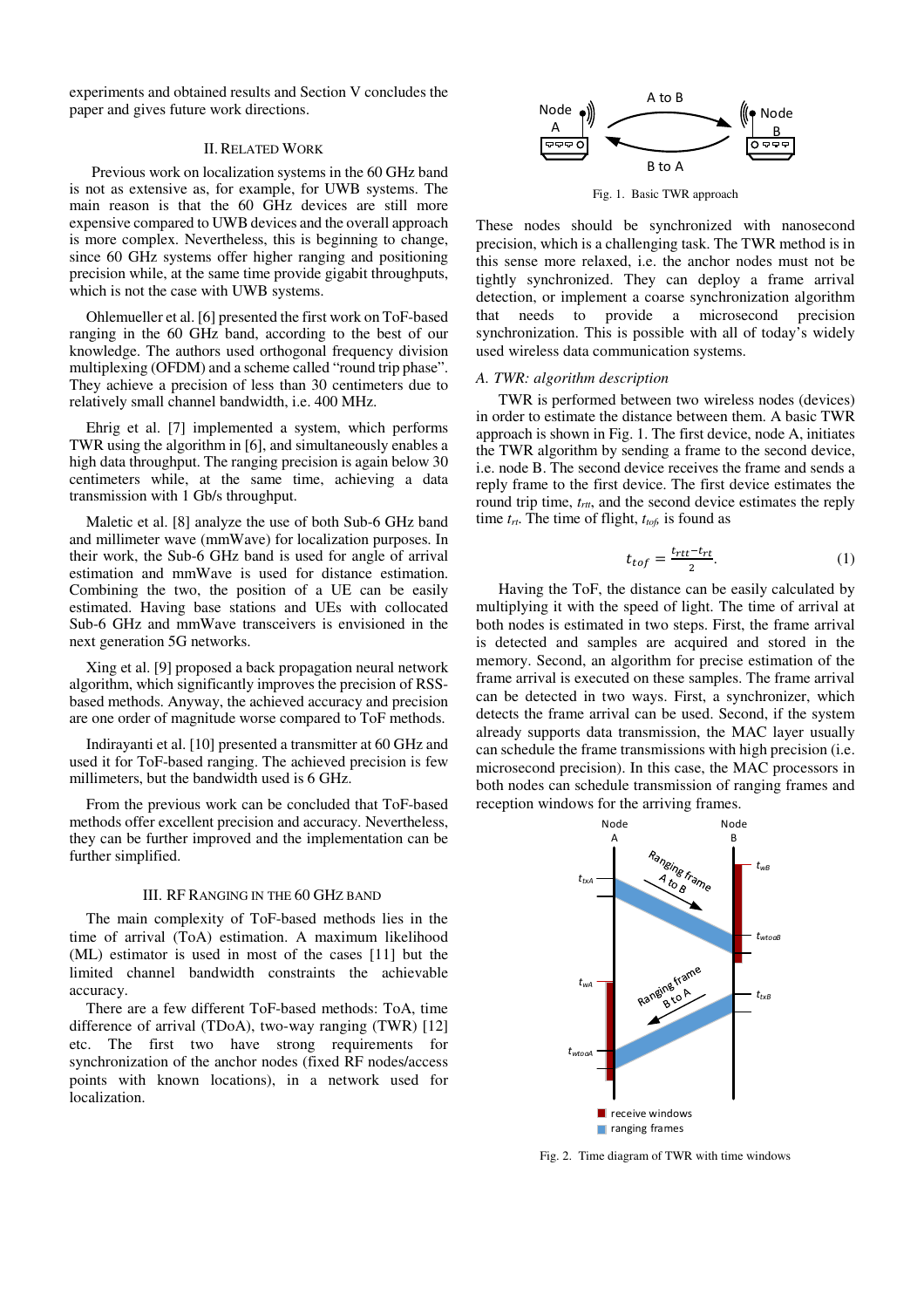

## Fig. 3. Ranging frame structure

The received frames are stored in memory and the ToA is estimated offline. This approach is shown in Fig. 2. In both cases, after estimation of the ToA, the round trip time and reply time are calculated and exchanged between the nodes. From these times, both nodes can estimate the ToF and, therefore, the distance. The second approach reuses the functionality of the existing data transmission system, i.e. physical (PHY) and MAC layers.

## *B. ToA estimation*

To precisely estimate ToA, the ranging frame must be carefully designed. The frame can keep the same preamble and header as the data frames used in data transmission system. However, it should contain an additional field, consisting of a modulated pseudo-random (PR) sequence (ranging sequence field). This PR sequence must inherently feature specific autocorrelation properties. The structure of the frame is shown in Fig. 3.

By estimating the ToA of this sequence, the ToA of the ranging frame can be easily estimated. This is performed by cross-correlating the samples of the received frame with those from a locally generated version of the PR sequence. This sequence is usually BPSK modulated. To precisely detect the time of arrival of this sequence, the sequence needs to have a strong correlation peak for *τ=0* and weak side lobes for *τ≠0*. This is important to precisely detect the cross-correlation peak in the presence of noise. Additionally, the crosscorrelation peak can be interpolated to achieve better ToA estimation. Usually quadratic interpolation is sufficient. Many different PR sequences have the required properties and can be used for this purpose. The usual choice are msequences or Gold sequences [18].

#### *C. Implementation*

In order to test TWR in the 60 GHz band and to acquire qualitative results for the ranging precision and/or accuracy, the TWR algorithm was implemented and evaluated. A diagram of the 60 GHz setup used for the ranging experiments is shown in Fig. 4. A commercial off-the-shelf (COTS) analog front-end (AFE) was used. The baseband unit [5] is used to acquire and generate baseband signals needed for the AFE. This unit works in a so-called SDR mode.

For simplicity in our investigations, a TWR algorithm with receive windows is implemented (see Fig. 3). The ranging frames are expected to arrive in these receive windows and, therefore, only samples from these windows are stored in memory and processed later. Since these receive windows must be synchronized with the transmissions, a separate synchronization cable is used, as shown in Fig. 4. For this algorithm, no strict synchronization of the nodes is needed and, therefore, the use of the cable is not affecting the generality or the quality of our results. Similar solution can be found in [13].

The ranging frames to be transmitted are prepared in MATLAB and stored in the memory of the two baseband units. A command to start TWR is issued to the master (node A) baseband unit. A ranging frame is sent while, at the same time, a receive window start is triggered at the slave (node B) using the synchronization cable. After the sample acquisition process in the receive window terminates, a new ranging frame is transmitted from the slave to the master. Again, a receive window at the master is triggered using the synchronization cable. At the end of the TWR process, both nodes have the samples acquired in the receive windows as well as the timestamps indicating when the ranging frames were transmitted and the timestamps when the receive windows were triggered. Both nodes perform ToA estimation by correlating the received samples with the locally generated PR sequence. This is the same PR sequence residing in the ranging field of the ranging frame. Having the ToA estimation, both nodes exchange the estimated ToAs together with the corresponding timestamps. Using this data, both nodes can estimate the ToF and, therefore, the distance as

$$
t_{tof} = \frac{1}{2}(t_{WA} + t_{wtoaA} - t_{txA} - t_{WB} - t_{wtoaB} + t_{txB}),
$$
 (2)

where  $t_{\text{txA}}$  and  $t_{\text{txB}}$  are the ranging frame transmission times (timestamps),  $t_{wA}$  and  $t_{wB}$  are the receive window start times and  $t_{wto\alpha A}$  and  $t_{wto\alpha B}$  are ranging frame time of arrivals with respect to the start of the receive windows. The time of flight, *ttof,* is calculated as a half of the difference between the round trip time measured in node A,  $t_{wA} + t_{wtoaA} - t_{txA}$ , and the reply time measured in node B, *twB+twtoaB-ttxB*. Multiplying the estimated ToF with the speed of light gives the resulting distance.

## IV. EXPERIMENTS AND RESULTS

In this section, we present the measurement results of the implemented TWR approach in the 60 GHz band. First, we describe the hardware components used in the testbed, which has the same architecture as in Fig. 4. Then, we present results of the measurements. Ranging results are given for each reference position and the precision of the ranging measurements are analyzed by means of the cumulative density function (CDF) of the distance errors. Finally, the measurement results are analyzed by means of distribution of the ranging errors.

### *A. Testbed component description*

The setup used for the ranging measurements is show in Fig. 4. The baseband unit is a SDR FPGA platform called *digiBackBoard* [5]. This is a universal platform intended for mmWave applications, equipped with high performance FPGA-ARM-SoC (Zynq-7045), 2.16 Gsps data converters and Gigabit Ethernet transceivers.



Fig. 4. 60 GHz TWR evaluation test setup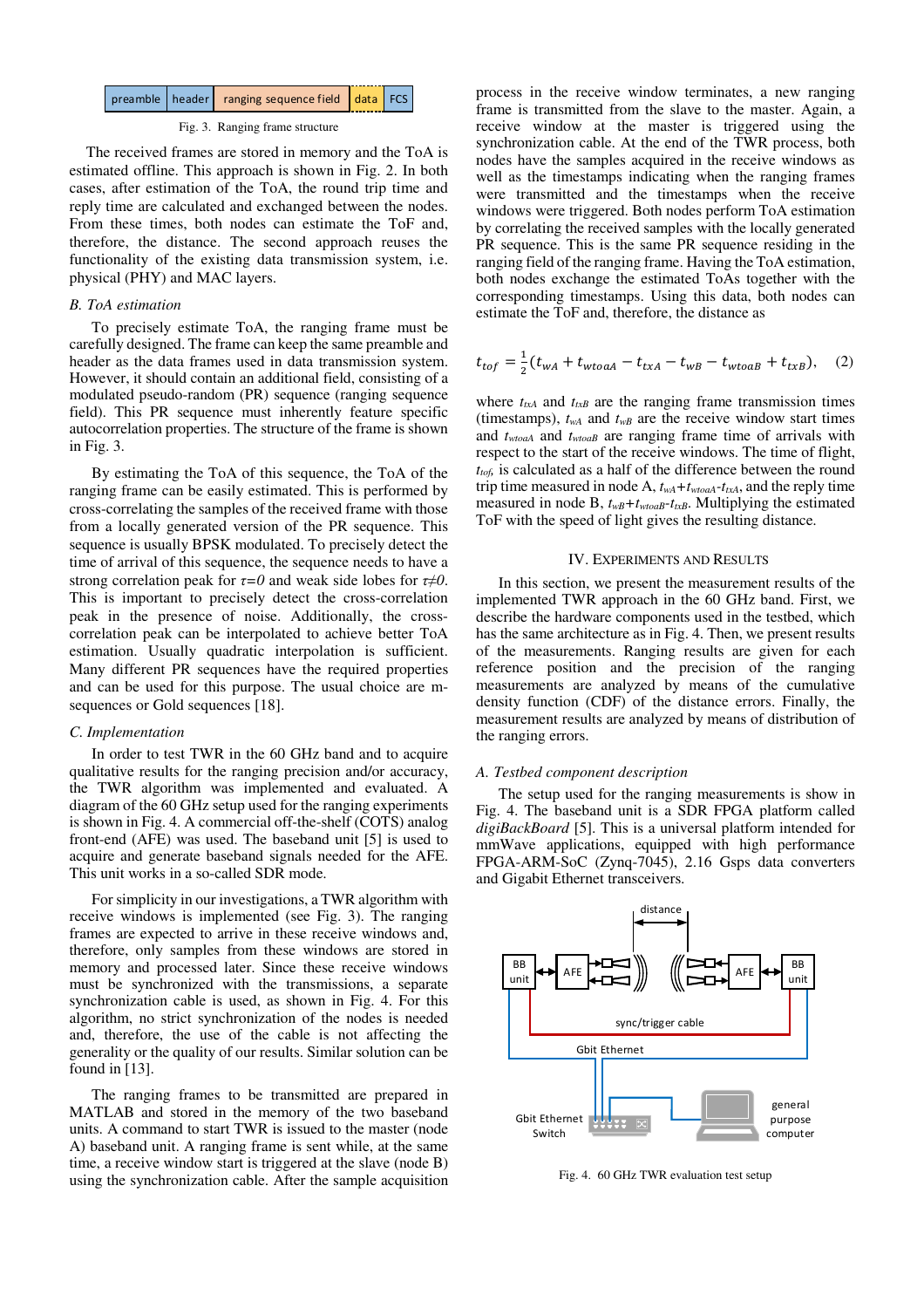

Fig. 5. Estimated distances versus true distances with the room mean squared error

The AFEs are 60 GHz transmitter and receiver chips from Analog Devices (HMC6300 and HMC6301, respectively). Standard rectangular horn antennas of 20 dBi gain and 15° beam width from SAGE Millimeter, Inc. are used.

Measurements were performed in a lab environment. The distance between devices was varied starting from 1 meter to 4.5 meters with a 0.5 meter step size. For each distance 500 measurements were taken.

The waveform used for the ranging tests is an m-sequence of length  $L = 2^{10} - 1 = 1023$ . The sequence is BPSK modulated and filtered using a square-root-raised-cosine (SRRC) pulse-shaping filter with a roll-off factor of 1. The 3-dB bandwidth is 1 GHz.

## *B. Ranging results*

The estimated distance vs. true distance is shown in Fig. 5, together with the root mean squared error (RMSE). It can noticed that the distance estimates fit accurately the reference curve. The RMSE is below 5 mm.

Additionally, the precision of the distance estimation is analyzed by calculating the CDF of the distance errors. The empirical cumulative distribution function (ECDF) of the distance estimates is shown in Fig. 6. It can be observed that the absolute distance error is below 9 millimeters for all test distances. Additionally, the CDFs of the distance estimates measured at the distances of 3.0 and 3.5 meters are shifted to the right compared to the ECDF of the remaining reference distances. The reason for this might be the existence of side reflections from the test setup.

TABLE I. THE BEST FITTED DISTRIBUTION PARAMETERS

| Ranging distance | mean       | standard deviation |
|------------------|------------|--------------------|
| [m]              | $\mu$ [cm] | $\sigma$ [cm]      |
| 1.0              | 0.148      | 0.235              |
| 1.5              | $-0.077$   | 0.158              |
| 2.0              | 0.022      | 0.200              |
| 2.5              | 0.027      | 0.122              |
| 3.0              | $-0.490$   | 0.152              |
| 3.5              | 0.302      | 0.195              |
| 4.0              | 0.082      | 0.202              |
| 4.5              | $-0.014$   | 0.170              |



Fig. 6. CDF of the absolute distance error

### *C. Distribution of the distance errors*

It is also interesting to analyze the distribution of distance errors at different reference positions. To find the best-fitted distribution, a Kolmogorov-Smirnov (K-S) test [17] is used to examine the "goodness" of the fit. The K-S test is used to find whether the data come from a specific, continuous distribution by quantifying the distance between the empirical CDF of the data and the CDF of the reference distribution.



Fig. 7. Distribution of the distance error at the reference positions.